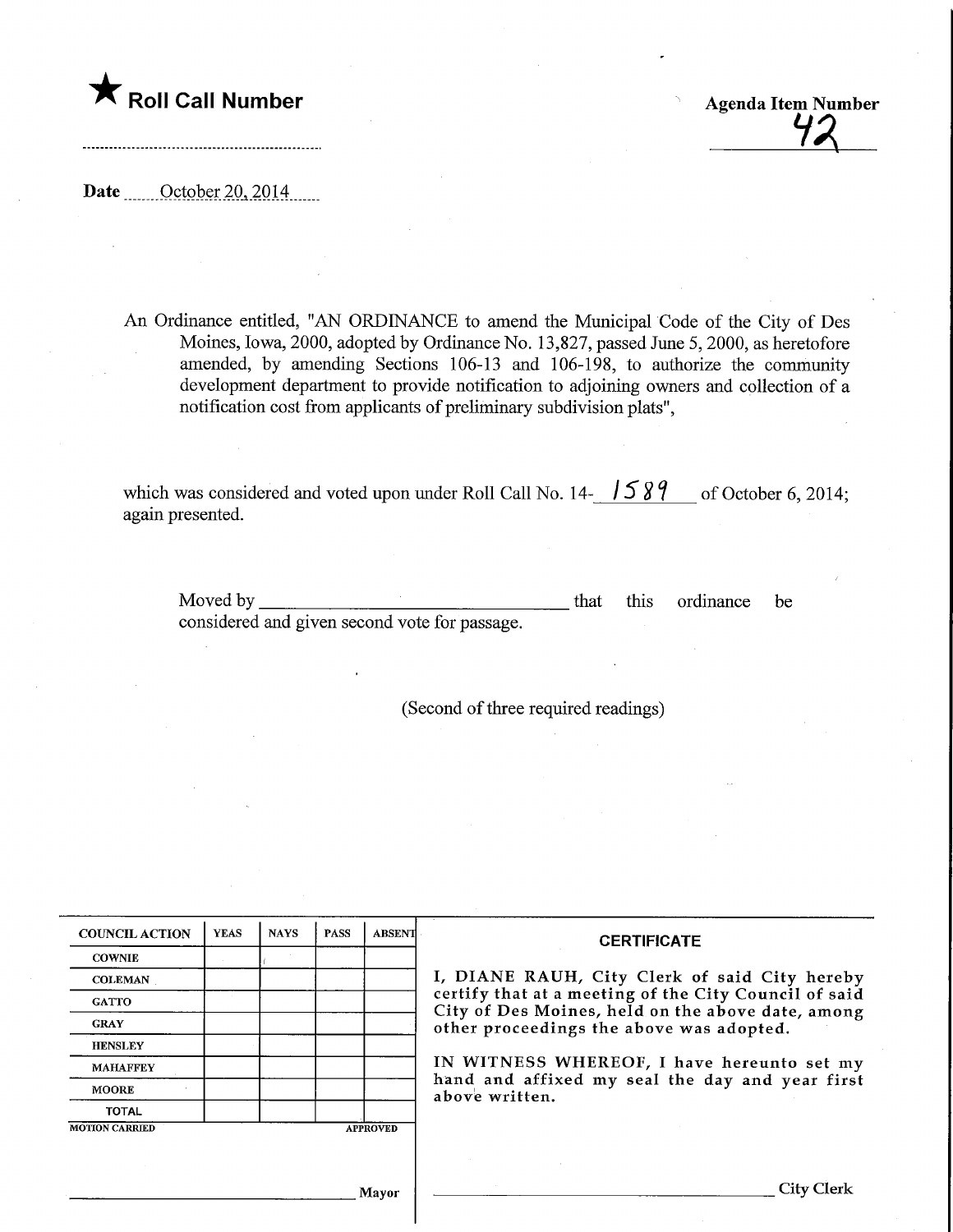47589  $'$ 42

## ORDINANCE NO.

AN ORDINANCE to amend the Municipal Code of the City of Des Moines, Iowa, 2000, adopted by Ordinance No. 13,827, passed June 5, 2000, as heretofore amended, by amending Sections 106-13 and 106-198, to authorize fhe community development department to provide notification to adjoining owners and collection of a notification cost from applicants of preliminary subdivision plats.

Be It Ordained by the City Council of the City of Des Moines, Iowa:

Section 1. That the Municipal Code of the City of Des Moines, Iowa, 2000, adopted by

Ordinance No. 13,827, passed June 5,2000, as heretofore amended, is hereby amended by amending

Sections 106-13 and 106-198, to authorize the community development department to provide

notification to adjoining owners and collection of a notification cost from applicants of preliminary

subdivision plats, as follows:

## Sec. 106-13. Fees.

- (a) Before a preliminary plat, a plat of survey or an amendment to an approved plat may be considered by the city, the applicant shall deposit a fee in the amount set in the Schedule of Fees adopted by the city council by resolution. In addition to said fee, the applicant shall pay the costs for any required notification to pronertv owners as determined and established by the community development department.
- (b) Resubmission of a plat due to amendments required or made to the plat as previously submitted may be made once without additional fee. Thereafter, the resubmitted plat shall not be considered by the plan and zoning commission until the applicant has deposited the additional fee in the amount set in the Schedule of Fees adopted by the city council by resolution.
- (c) An application made for property wholly owned by the federal government may be made without paying the fee described in this section.

## Sec. 106-198. Approval of plat.

(a) After completion of the preapplication conference required in section  $102-197$  of this article and if the applicant wishes to proceed to divide the property that was the subject of such preapplication conference, the applicant shall cause to be prepared a plat of survey of the tract to be divided and shall submit four copies of such plat and such other information as is required in this section to the city permit and development center for its study and determination and shall deposit with the city the plat of survey approval fee in the amount set in the Schedule of Fees adopted by the city council by resolution.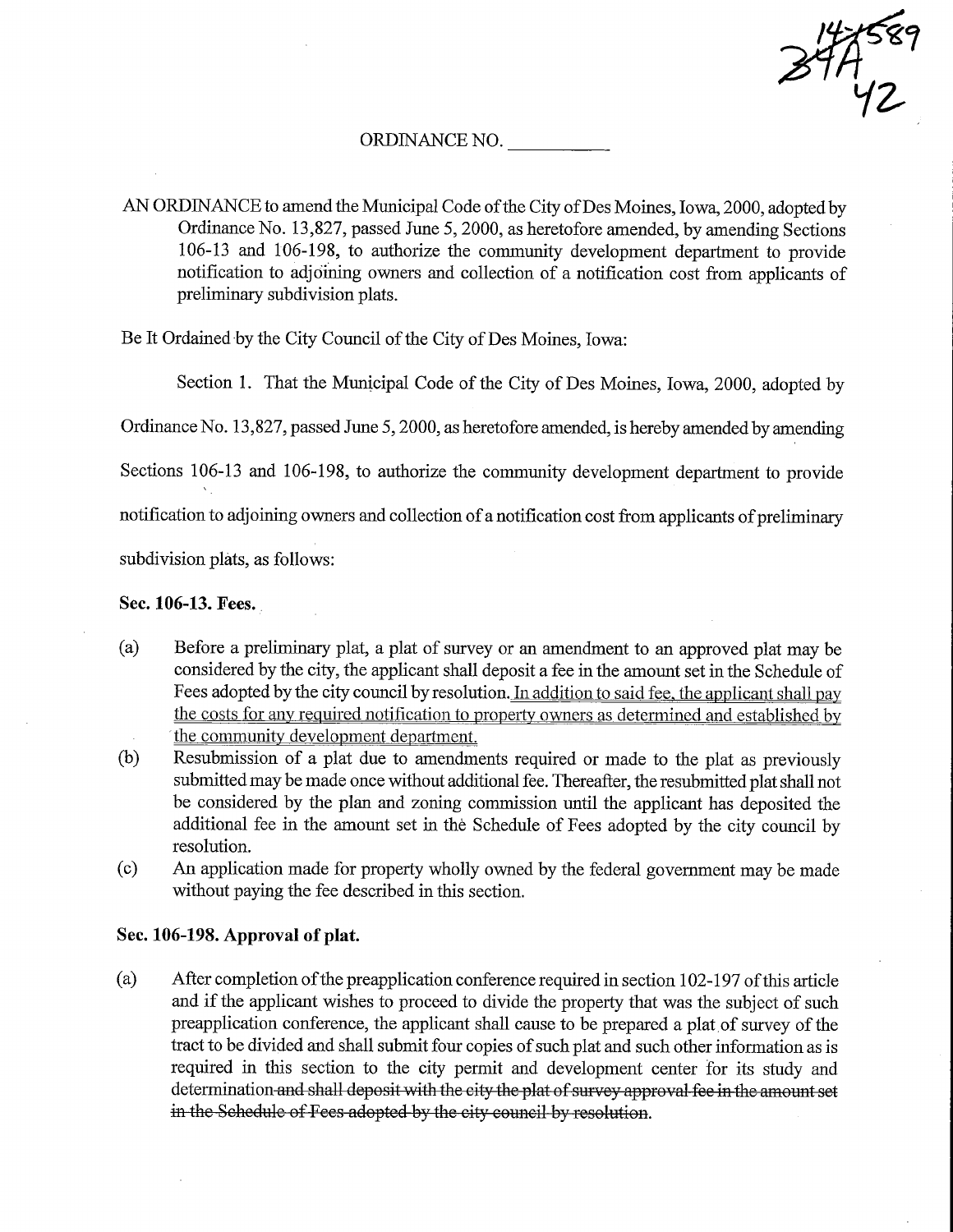- (b) The plat of survey shall be drawn to a scale of not less than one inch to 100 feet, shall be certified by a registered land surveyor and, together with any necessary attachments, shall show the following:
	- (1) All surveying dimensions and requirements set forth in subsection 106-132(4) of this chapter.
	- (2) All parcel boundary lines, with applicable addresses and all easements, accurately established by sufficient information, including dimensions and angles or bearings.
	- (3) A complete legal description and list of proprietors of the property to be divided, showing the location and extent, points of compass, scale of plat, and certification and name of the surveyor responsible for staking the parcels. All adjoining properties shall be identified, and where such adjoining properties are a part of an official plat, the name of that plat shall be shown.
	- (4) Copies of proposed easements for the extension of water; sanitary and storm sewer; gas, electrical, cable television and telephone service to the parcels.
	- (5) If any parcel created by the plat of survey is not individually developable under the applicable zoning and land use regulations, such parcel shall be identified as an "outlot." The permit and development coordinator may require the plat to also show the adjoining parcel with which the outlot is to be assembled for development.
	- (6) The location of each existing stmcture and the setback of each such structure from the boundary Imes.
- (c) Upon submission of four copies of such plat and all required attachments, the permit and development center coordinator shall forward copies to city departments as appropriate. The permit and development center coordinator shall instruct the city departments to complete their review of the plat and forward their comments concerning the plat to the city permit and development center within 15 days after the date of submission of such plat to the city permit and development center.
- (d) Upon receipt of comments from the appropriate city departments, the pennit and development center coordinator shall, with the concurrence of the planning director and city engineer, determine if the proposed plat of survey conforms to the standards and requirements outlined in section 106-132 of this chapter, excluding subsection (7), and in subsection (b) of this section and shall approve, conditionally approve or reject such plat of survey within 30 days after the date of submission thereof to the permit and development center. No plat of survey shall be approved except upon an express findmg that each parcel has access to all necessary public utilities and that all necessary public improvements are in place. The permit and development center coordinator shall promptly notify the applicant of the determination.
- (e) The permit and development center coordinator, with the concurrence of the plaruning director and city engineer, may waive the requirement for construction of any improvement or may approve a plat of survey subject to the restriction that no certificate of occupancy will be granted for the property until the improvement is completed, when they determine that such waiver is justified because of incompatible grades, future planning or inadequate or nonexistent connection facilities, and that such waiver will not adversely affect the public health, safety or general welfare.